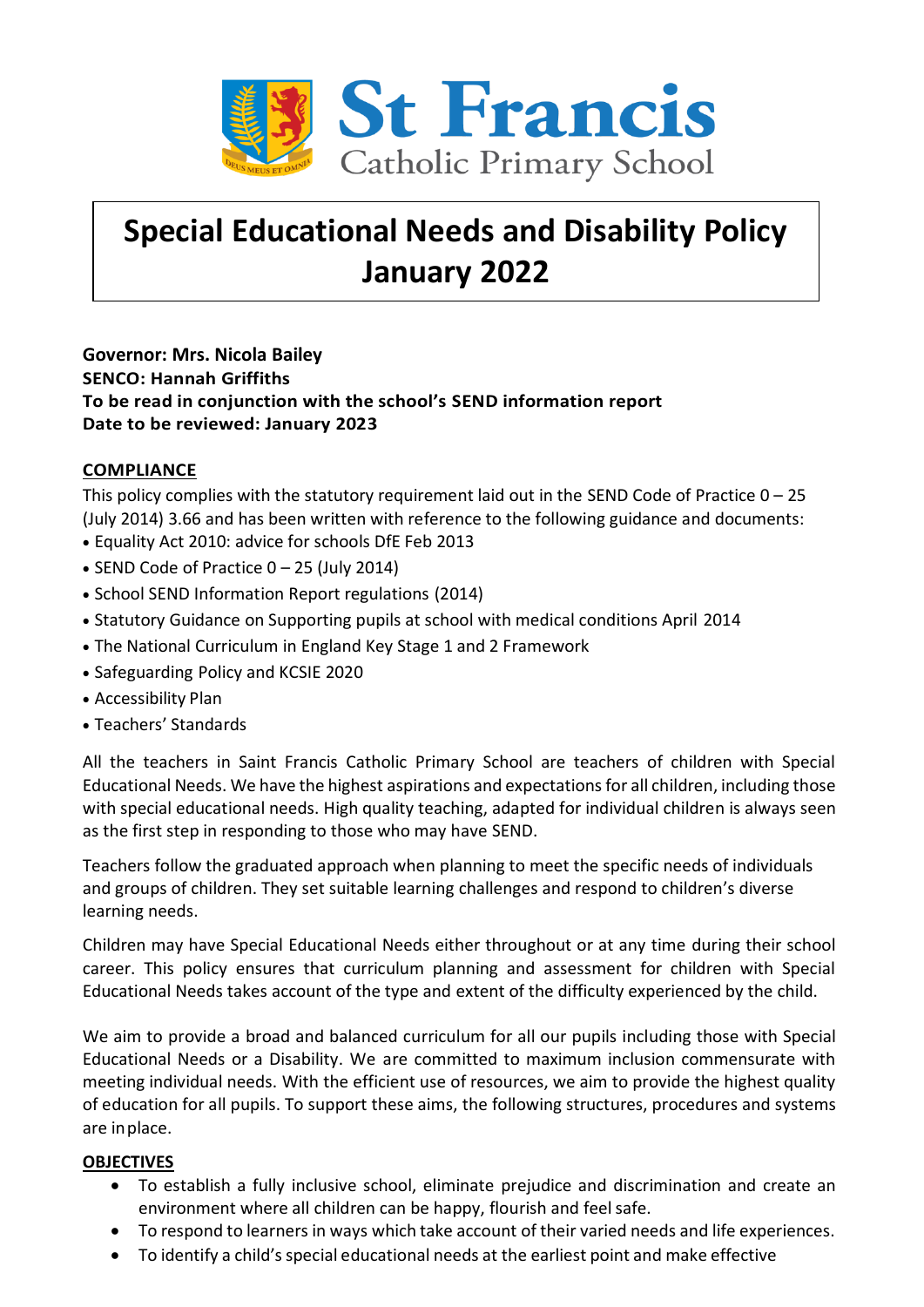provision.

- To enable parents to participate as fully as possible in decision making about their child and provide them with information and support necessary to enable this.
- To support all children to participate in discussions, express their views and be fully involved in decisions which affect them (age appropriate), encouraging them to become increasingly effective self-advocates.
- To work in close partnership with a range of specialists and professionals to enable us to provide effective targeted support.
- To ensure that teachers fully understand that they are responsible and accountable for the progress and development of all children in their class, including where they access support from teaching assistants or specialist staff.
- To provide targeted support, advice and training for all staff working with children with special educational needs and disabilities, enabling them to adapt teaching to respond to the strengths and needs of all children.
- Ensure the school has in place a qualified or suitably experienced Special Educational Needs Coordinator who has responsibility for the day-to-day operation of the SEND policy and coordination of specific provision made to support individual children with SEND, including those who have EHC (Education Health and Care) plans.
- To ensure that all children receive appropriate educational provision through a broad, balanced curriculum that is relevant and differentiated and that demonstrates coherence and progression in learning through quality first teaching.
- To ensure that children and young people with SEND are able to engage fully in activities alongside children who do not have SEND.
- To ensure that where necessary, pupils with SEND have access to effective evidence based targeted support.
- Any such personalised support will be closely monitored and its impact on pupil progress and overcoming barriers evaluated.

The school is fully committed to a meaningful partnership with parents of children with special educational needs where they can be as fully involved as possible in decisions and are provided with the information and support necessary to enable participation in those decisions. The school will do this in the following ways**:**

- •Always making parents feel welcome and actively listening to their concerns, wishes and aspirations for their child, instilling confidence and building effective partnerships.
- •Providing information for parents in an accessible way
- •Publishing how the school implements the SEND Policy on the school web site following the information set out in the SEND information Report (Regulation 3) (2014) and as part of the school's contribution to the Local Offer.
- •Teachers' meeting with parents to discuss concerns regarding a child's progress at the earliest opportunity, raised either by the class teacher or the parents themselves.
- •The SENCO being available for a meeting by appointment through the school office.
- •Support and guide parents in ways that they can help their child's learning and development at home.
- •Signposting parents to wider support, information and services
- •Consulting with parents of children with SEND when reviewing the school's SEND Information Report and SEND policy. A paper copy will be made available to parents on request.
- •Building on positive relationships with parents, additional support and guidance will be available to parents at key times, for example, when considering and making a referral for an EHC plan or at times of transition.

## **ADMISSIONS ARRANGEMENTS**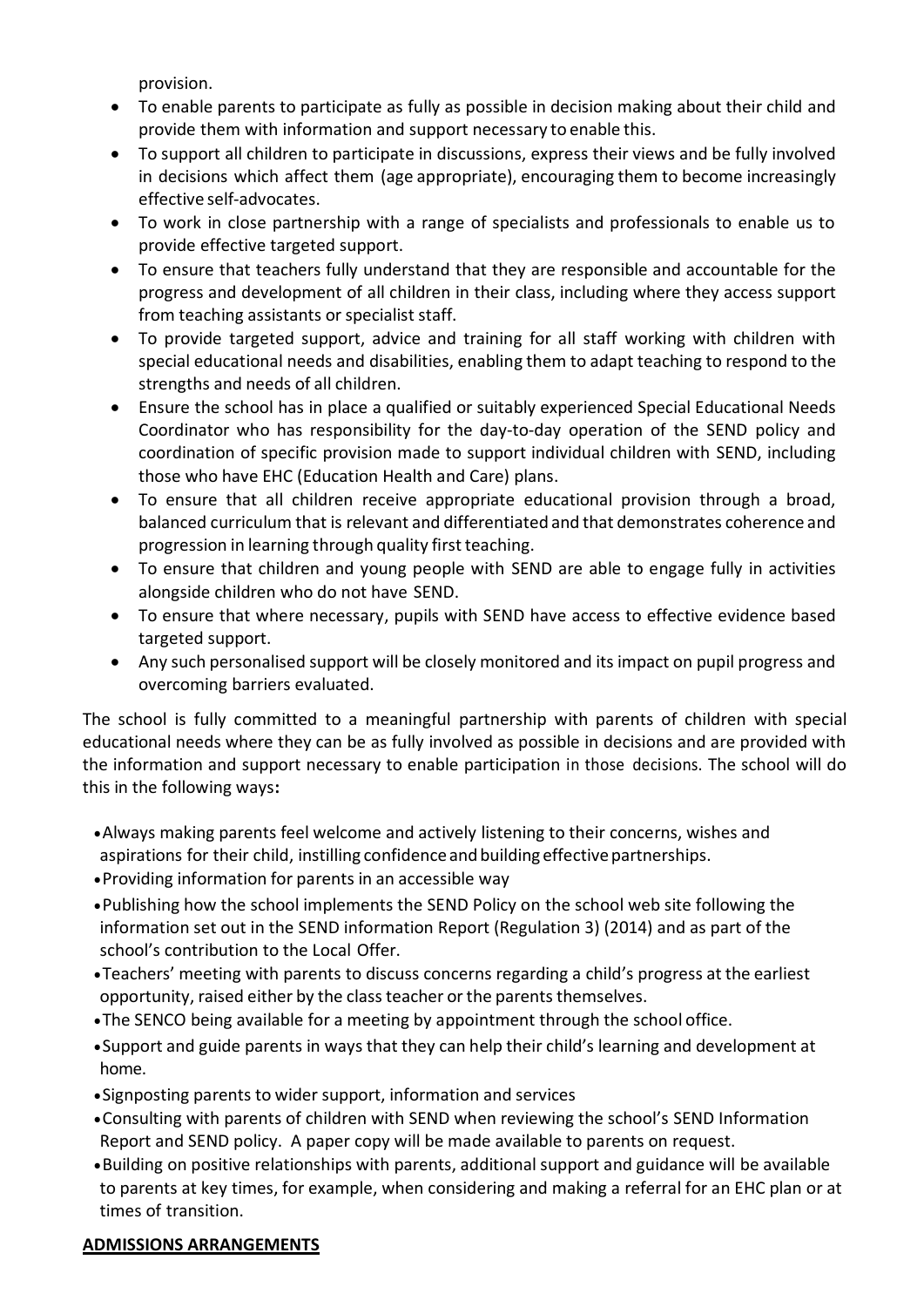We will follow the agreed inclusive Admissions Policy of the school. If parents of a pupil with an EHCP wish to have their child educated at Saint Francis, we will do our best to accommodate their wishes and take all reasonable steps to provide effective educational provision.

## **IDENTIFICATION AND ASSESSMENT OF PUPILS WITH SPECIAL EDUCATIONAL NEEDS**

A pupil has SEND where their learning difficulty or disability calls for special educational provision to be made for them. The SEND 0 – 25 Code of Practice states that a child has a learning difficulty or disability if he or she:

• has a significantly greater difficulty in learning than the majority of others of the same age, or

• has a disability which prevents or hinders him or her from making use of facilities of a kind generally provided for others of the same age in mainstream schools.

This provision is different from or additional to that normally available to pupils of the same age**.** For some children, SEND can be identified at an early age; however, for other children and young people, difficulties become evident only as they develop**.**

The identification of SEND is built into the overall approach to monitoring the progress and development of all children. Through pupil progress meetings, subject specific assessments and teacher's knowledge of individuals, children are identified who are making less than expected progress. Where a child's progress is causing concern, this may be characterised by progress which:

- is significantly slower than that of their peers starting from the same baseline
- fails to match or better the child's previous rate of progress
- failsto close the attainment gap between the child and their peers after specific targeted support
- widens the attainment gap

It can also include progress in areas other than attainment – for instance where a child needs to make additional progress with wider development or social needs.

# **BROAD AREAS OF NEED AS OUTLINED IN THE SEND CODE OF PRACTICE (2014)**

These four broad areas give an overview of the range of needs that the school plans for and not to fit a child into a category. In practice, children may have needs across more than one or all of these areas and their needs may change over time.

- Communicationand Interaction
- Cognition and Learning
- Social, Emotional and Mental Health difficulties
- Sensory and/or Physical needs

The purpose of identification is to work out what action the school needs to take, not to fit a child into a category.

There are other factors that may impact on progress and attainment that are not considered SEN:

- Attendance and punctuality
- Health and Welfare
- English as an additional language
- Being in receipt of pupil premium grant
- Being a looked after child
- Being a child of a serviceman or service woman

Any concerns relating to a child's behaviour may be an underlying response to a need which the school would work with parents to identify.

The class teachers identify a pupil's Special Educational Needs and consulting our SENCO, gather information and take initial action to address those needs. There is discussion with parents at this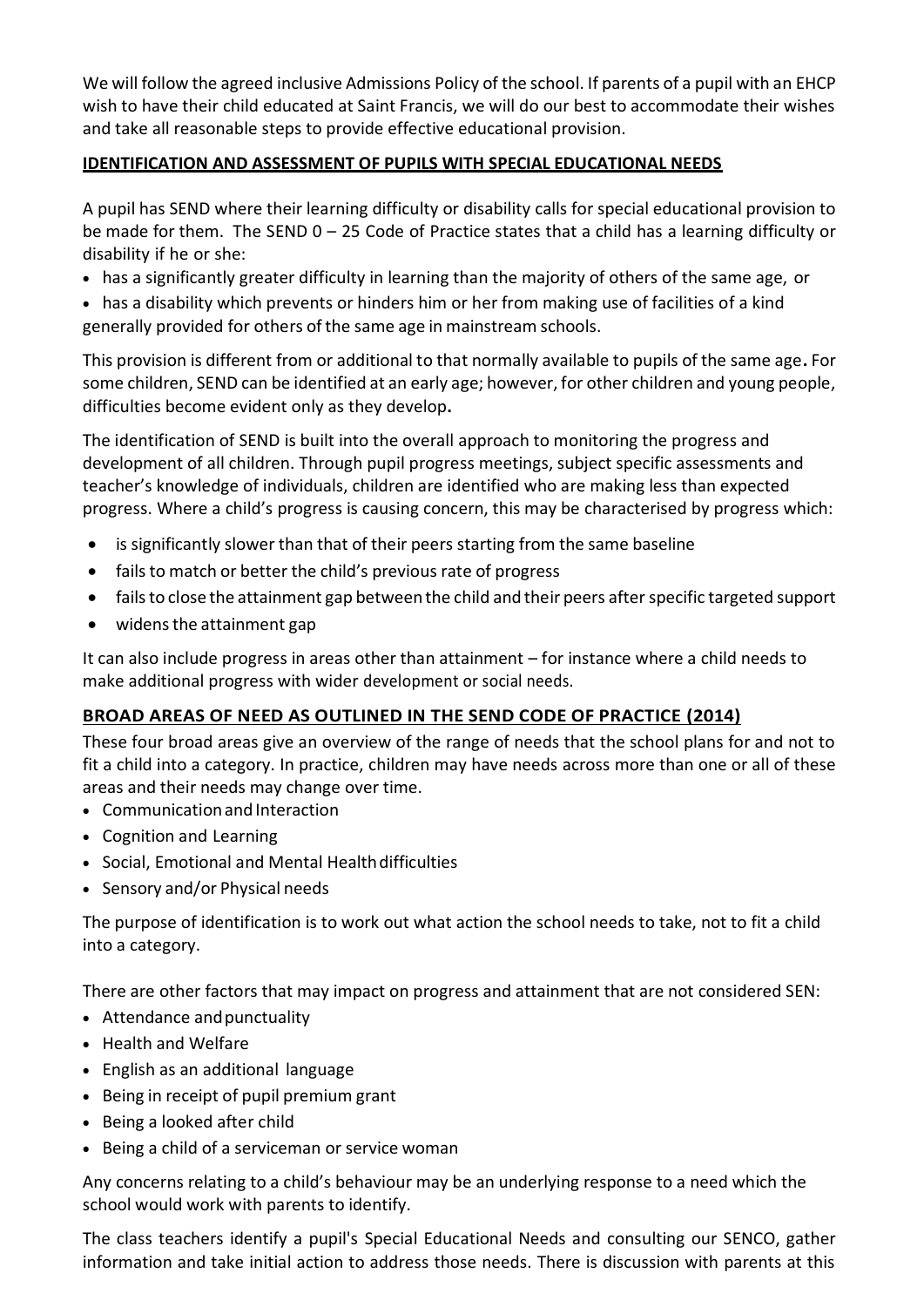stage to alert them to our concerns and to consider their views about their child's needs.

All needs of the children are addressed within the School where possible. Children with an existing identifiable Special Needs or Disability will be placed on the Special Needs Record and monitored with regard to the SEND Code of Practice 2014.

Pupils who fail to make progress despite a period of additional targeted support may also be placed, with parental consent, on the SEND Record. In this way the school complies with the SEND Code of Practice which describes a 'graduated response' to the identification of special educational needs.

#### **THE GRADUATED APPROACH TO SEND SUPPORT - Identification and Assessment of SEND**

Identifying a child's educational needs and adapting teaching to meet those needs, is a process that is in place for all children in our school. The school has a rigorous and regular system, through termly data input, pupil progress meetings and class teacher monitoring, to identify where a child is not making expected progress or working below national expectations. Class teachers will put in place if necessary, relevant and timely interventions, through high quality teaching and appropriate support aimed at closing the gap or raising attainment. The class teacher, in conjunction with the SENCO will also talk with parents to ensure there is a shared understanding of the child's needs and gain parental perspective on any areas of strength and emerging barriers to learning.

Where a child's needs are persistent, the class teacher will complete an initial concerns record and arrange to meet with the SENCO. At this meeting, the need for additional assessments will be discussed. The parents and child's views will be sought as part of this process. A decision will then be made to decide if different and additional provision is required to meet the child's needs*.*  Appropriate staff along with the SENCO will then meet with parents to discuss the need for special educational provision and possible placement on the school's SEND register

#### **PLANNING AND IMPLEMENTING SEN SUPPORT**

Partnership with parents plays a key role in promoting a culture of cooperation between parents, School, LA and other outside services and advisers. If parents wish to take up any issues with the school, they are welcome to discuss their concerns with the Class Teacher, the SENCO or the Head Teacher.

Working together, the SENCO, child's teachers, parents and child will discuss the type of SEND Support needed to meet the outcomes identified for the child. This will be delivered by staff with appropriate skills and knowledge. The class teacher remains responsible and accountable at all times for the progress and development of all children in their class, even where a child may be receiving support from a learning support assistant. This SEND support will take the form of a four part graduated cycle (assess - plan - do - review) through which earlier decisions and actions are revisited, refined and revised with a growing understanding of the child's needs and of what supports the child in making good progress and securing good outcomes. It draws on more detailed approaches, termly reviews and where appropriate, more specialist expertise in successive cycles in order to match interventions to the SEND of a child.

In a small number of cases a child's needs may be so significant or complex that a request, in consultation with parents, for Statutory Assessment is necessary. This means the local authority will seek specialist assessments of a child's needs with a view to deciding whether an Education, Health and Care Plan (EHCP) is necessary . An Education, Health and Care Plan coordinates the support for children and young people and focuses on desired outcomes including, as they get older, preparation for adulthood.

#### **REVIEWING SEN SUPPORT**

The effectiveness of the support and interventions and their impact on the child's progress will be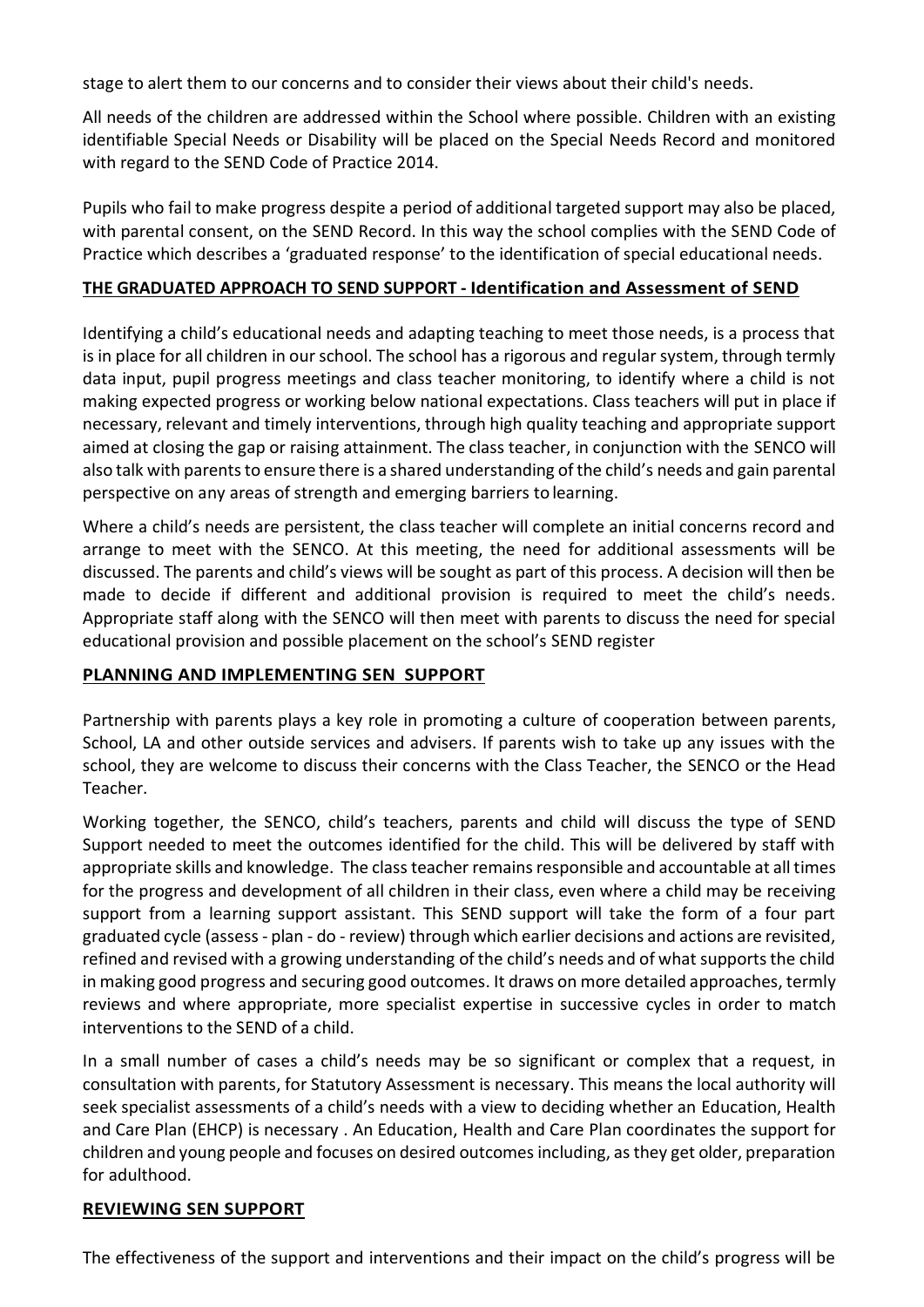reviewed at least once each term. The review process, led by the class teacher/SENCO, will include an evaluation of the impact and quality of the support and intervention and the views of the child and their parents. This review will then feed back into the analysis of the child's needs. The class teacher/SENCO, will revise the support in light of the child's progress and development, deciding on any changes to the support and outcomes in consultation with the parent and child.

The school may request specialist involvement for advice regarding early identification and effective support for any child. The school will consider involving specialists, where, for example, a child continues to make less than expected progress, despite additional provision targeted at their area of need. Parents will always be involved in any decision to involve specialists along with the child's teacher and in appropriate cases, the child them self.

## **EXTERNAL SUPPORT**

The school has access to an Educational Psychologist through the Multi Academy Trust and a named school nurse, within the District Health Authority to whom referrals are made in accordance with the Graduated Approach for assessment. We also work with the following services provided centrally by the Local Authority and the Health Authority, when applicable:

- Educational Psychology Service
- Children and family wellbeing services
- Educational Welfare Officer
- Specialist Teaching Service: Hearing Impairment Team, Visual Impairment Team, Autism
- Outreach Team, Learning Support Team, SEND Early Years Inclusion Team, Inclusion Services • Speech and Language Therapy
- Physiotherapy
- Occupational Therapy
- Birch Wood School Outreach Support
- Oakfield School
- Supporting Leicestershire Families
- Referral by EP or School Nurse to the Child and Adolescent Mental Health Services (CAMHS)

In some cases, there is a charge for accessing specialist agency support, funding for which comes from the school's notional SEND budget and will be monitored by the head teacher and SENCO. Where pupils are made subject to an EHC plan, the school will work in close partnership with any specialist named.

# **REMOVING PUPILS FROM THE SEND RECORD**

In consultation with parents, a child will be considered for removal from the SEND register where he/she has made sustained, good progress that:

• betters the previous rate of progress and has sufficiently closed the attainment gap between the child and their peers of the same age,

- or where a child's wider development and /or social needs have improved and progress in the targeted area is considered tobe sustained
- and additional SEND provision is no longer required to ensure this progress is sustained.

## **STAFFING**

Mrs. Griffiths is the SENCO and in conjunction with the Head Teacher has the following responsibilities:

- The day to day operation of the school's Special Educational Needs and Disability policy.
- Advising and supporting class teachers and teaching assistants
- Taking the lead in managing provision for pupils during School based support
- Updating and overseeing the Provision Map outlining support and interventions
- Updating and overseeing the records of all pupils with Special Educational Needs.
- Working with parents of pupils who have special educational needs or a disability.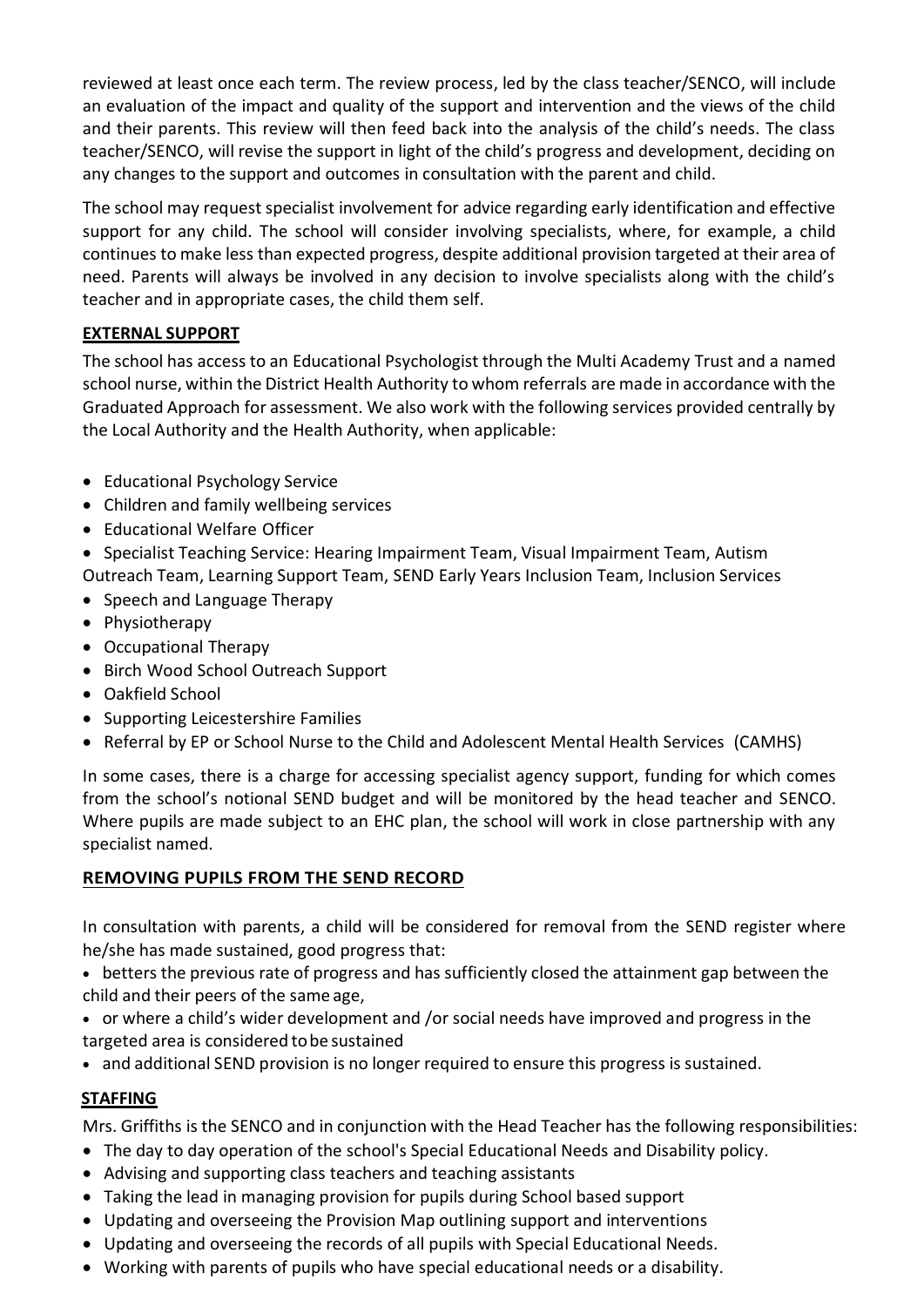- Liaising with external agencies including a Designated Teacher where a looked after pupil has SEND, the Educational Psychologists, Early Years providers, medical and social services and voluntary bodies, potential next providers of education to ensure a pupil and their parents are informed about options and a smooth transition is planned.
- Advising on the deployment of the school's delegated budget and other resources to meet pupils' needs effectively
- Working with the Head and school governors to ensure that the school meets its responsibilities under the Equality Act (2010) with regard to reasonable adjustments and access arrangements

Special Educational Needs issues are discussed at Pupil Progress Meetings with the Headteacher, SENCO and class teacher, Senior Leadership Team Meetings (SLT), formal and informal staff meetings when appropriate. All staff are responsible for their pupils with Special Educational Needs whether or not an Education, Health and Care Plan is in place.

**Contacting the SENCO** If you wish to speak to Mrs. Griffiths, please phone the school 01664 562891

# **GOVERNING BODY AND HEAD TEACHER**

The Governing Body will, in line with SEND Information Regulations, publish information on the school's website about the implementation of the school's policy for pupils with SEND. The information published will be updated annually and any changes to the information occurring during the year will be updated as soon as possible.

A member of the Governing Body is appointed to have specific oversight of the school's arrangements for SEND and to ensure that the full governing body is kept informed of how the school is meeting the statutory requirements. Nicola Bailey is the nominated governor for Special Educational Needs.

The head teacher, SENCO and Governing Body will establish a clear picture of the resources that are available to the school and will consider the strategic approach to meeting SEND in the context of the total resources available, including any resources targeted at particular groups, such as the pupil premium. The head teacher, SENCO and governing body monitor and evaluate the effectiveness of how these resources are spent on pupil achievement.

The Head teacher will ensure that the SENCO has sufficient time and resources to carry out her functions. This will include providing the SENCO with sufficient administrative support and time away from teaching to enable them to fulfil their responsibilities.

# **THE LA SEND SUPPORT PLAN AND EDUCATION HEALTH AND CARE PLAN (EHCP) PROCESS**

Where the special educational provision required to meet the child's needs cannot reasonably be provided from within the resources normally available, the school in consultation with parents, will consider requesting Intervention funding or an EHC plan from the Local Authority. Information regarding the criteria for allocation of Intervention Funding from the Local Authority can be found on the Leicestershire Local Offer web site along with information on the EHC plan integrated assessment process. This will be shared in full with parents to ensure they are confident and clear about what the process and how they will be involved in it.

Link to Leicestershire Local Offer: [http://www.leics.gov.uk/local\\_offer](http://www.leics.gov.uk/local_offer)

# **SUPPORTING PUPILS AT SCHOOL WITH MEDICAL CONDITIONS**

The school recognises that pupils at school with medical conditions should be appropriately supported so that they have full access to education, including school trips and physical education. Please see our SUPPORTING PUPILS AT SCHOOL WITH MEDICAL CONDITIONS policy for how we do this.

Some children with medical conditions or disability may also have a special educational need (SEND) and may have an EHC plan which brings together health and social care needs, as well as their special